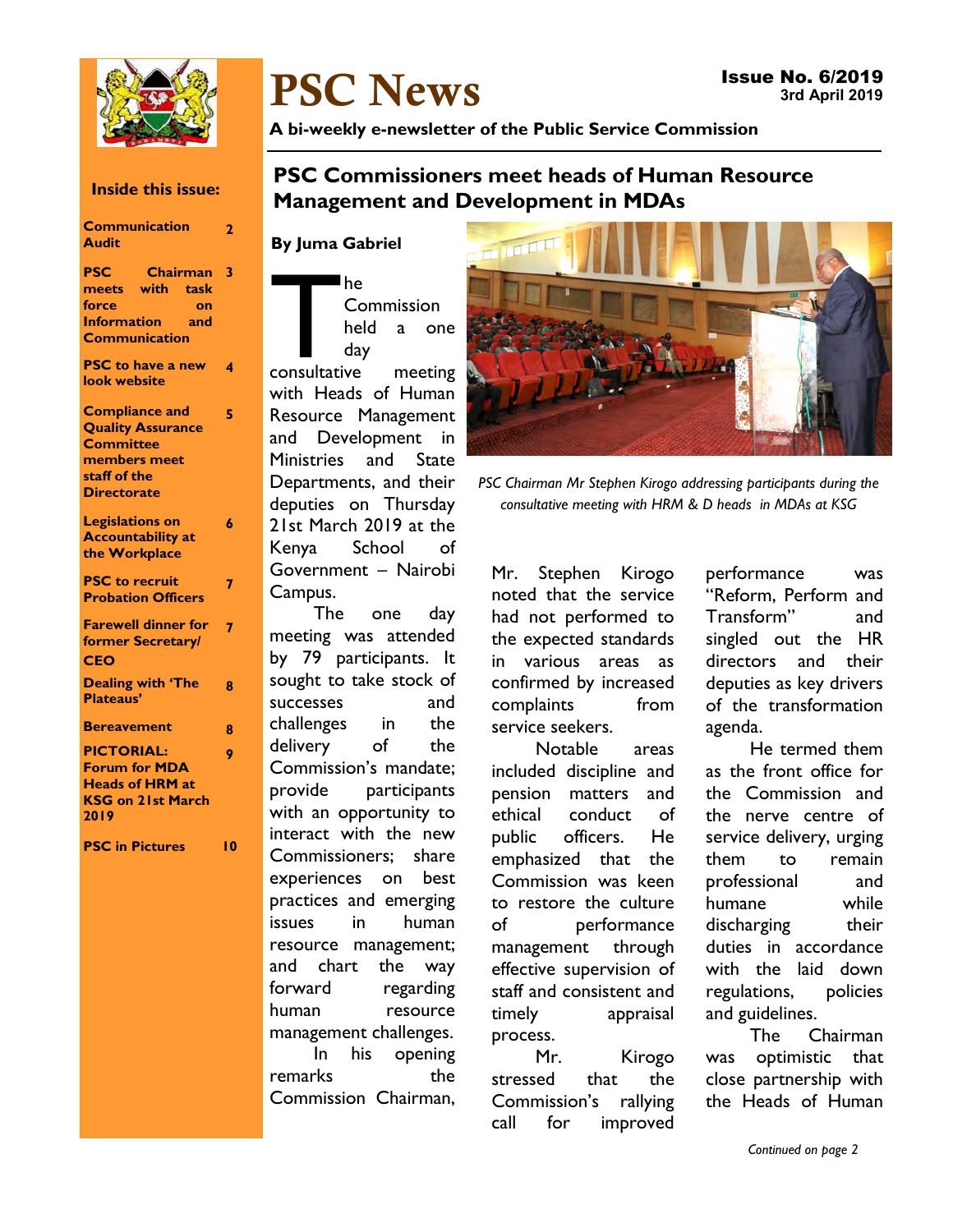### **Commissioners meet heads of Human Resource Management and Development**

#### *From page 1*

Resource will help the Commission realize a productive and highly performing public service.

"Transforming the public service would be realized through a change of mindset, leveraging on ICT, indoctrinating the service on public service ethos and ensuring common standards and norms" said Kirogo.

He reiterated that to serve in the public service was a privilege and the first priority for any public officer was to provide quality service to the citizen. He therefore called on public officers to stop the culture of lamentation and giving excuses but instead move from their comfort zones, embrace attitudinal change and serve with humility.

Some of the main issues that emerged from the workshop included, the need to provide a platform for officers to continuously learn the ethos of public service; ensure that public service is fit for purpose; and the need to re-engineer performance management in order to instill a culture of performance and productivity and develop a national performance management framework.

Further, there was need to develop innovative modules for training and skills development and link training to the country's development goals; need to introduce competency based training that is geared towards improved performance and productivity; and need to review and improve the character of the public service to make it credible, trustworthy and responsive to the needs of Kenyans.

Other issues that emerged were the need to develop a career management system that is based on performance; need for officers to be proactive, analytical and self-motivated to deliver quality services; need to put citizens at the centre of public service delivery; and the need to upgrade GHRIS bandwidth to make it efficient and effective.

In his closing remarks the chairman thanked the participants for attending and actively engaging during the workshop. He called for close collaboration with Heads of HRM and urged them to ensure a moral and ethical public service.

He assured the participants that the Commission will: forge a close working relationship with them as key agents of the Commission, and develop a performance monitoring framework that will lay emphasis on performance and productivity.

## **Communication Audit**

#### **By Pauline Muriuki**

SC is undertaking a<br>
communication audit<br>
among staff to establish<br>
the adequacies, gaps and<br>
opportunities of information communication audit among staff to establish the adequacies, gaps and generation and sharing between internal and external stakeholders.

In a memo addressed to all directors and staff, the Acting Chief Executive Officer emphasized the importance of the audit, urging staff to give honest opinions that will help prioritize initiatives for the Commission's Communication Strategy.

The survey forms part of PSC's strategy to improve service delivery to clients based on their felt needs.

Through the findings, the Commission will establish the real situation regarding information generation and its communication both internally and externally, with opportunity to stratify and provide tailormade solutions.

A detailed questionnaire which every staff member has been asked to fill seeks to assess levels of information generated by various sources and the appropriate utilization of existing channels of communication;

The survey will evaluate the quality of information communicated from and/or to the various sources; appraise the quality of communication relationships, specifically the extent of interstakeholder and inter-unit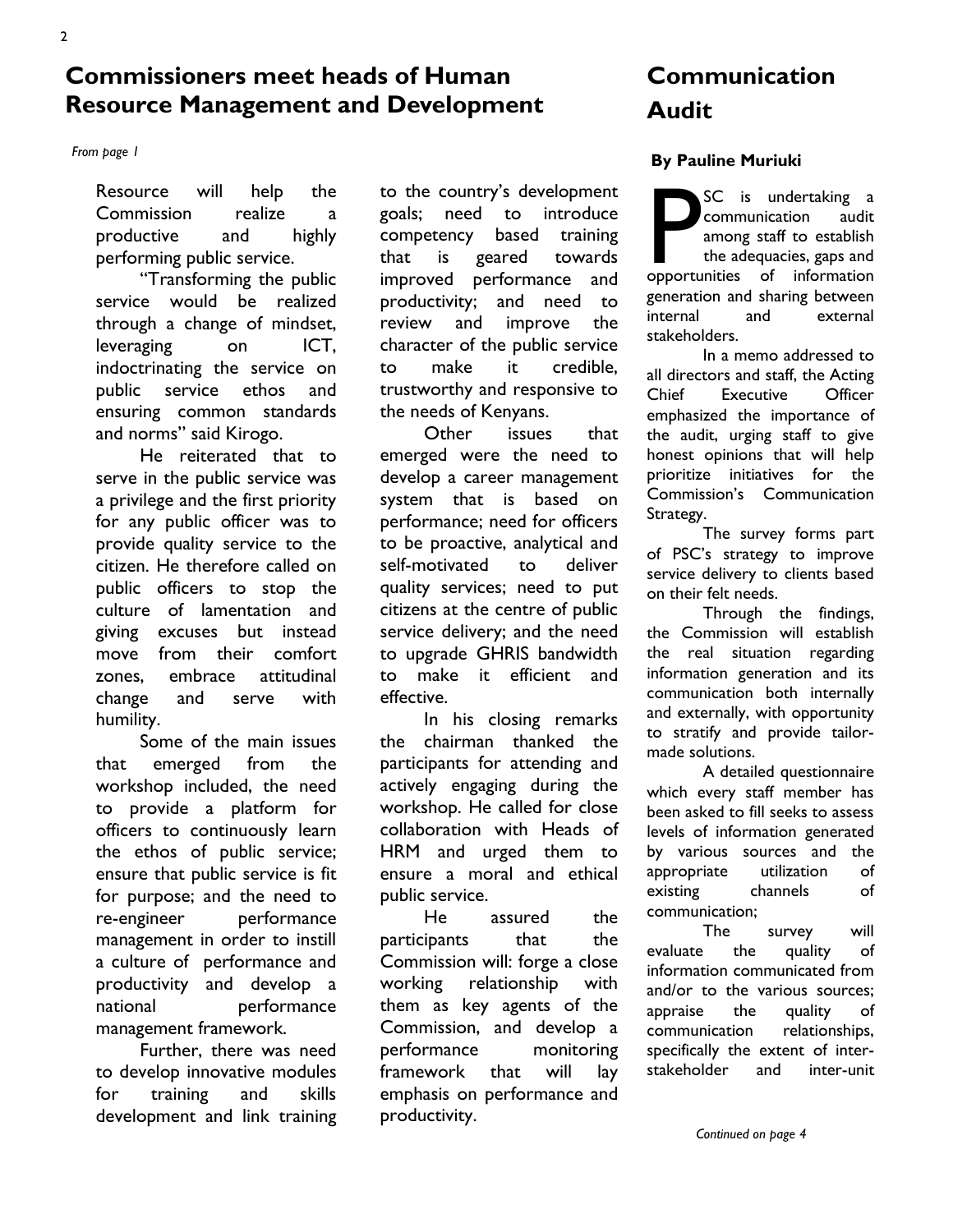### **PSC Chairman meets with task force on Information and Communication**

**By Habel Shiloli** 

Wellic Service<br>
Commission Chairman,<br>
Mr. Stephen Kirogo on<br>
Tuesday 2<sup>nd</sup> April 2019<br>
gave views on how Government Commission Chairman, Mr. Stephen Kirogo on Tuesday 2nd April 2019 should improve its Information and Communication function.

In a three-hour session with the Task force for Improvement of Government Information and Communications at the Public Service Commission main boardroom, the Chairman pointed out gaps in structure and positioning of the government communication function that needed to be addressed urgently.

He said the communication function is critical for government and must be "at the centre of government" in order to package government effectively.

"Government

Communication function cannot be at the periphery and be expected to succeed," said Kirogo.

 He stressed that persons fit for the communication job must be appropriately deployed so as to effectively deliver, adding that the ability and capacity of those communicating must be considered.

The Chairman said that it is important for government to invest in the best, in terms of training, equipment and competence.

At the same time, he noted that while it is important for government to understand the usefulness of good communication, citizens also



*PSC chairman Mr Stephen Kirogo giving his remarks during the meeting with Information and Communication task force* 

need to be properly educated on how to decipher information.

The Chairman said the Public Service Commission, in line with its mandate, will continue to support government Ministries, Departments and Agencies in improving the human resource function, to improve government image and service delivery.

He was flanked by Ag. Secretary/CEO Mr. Simon Rotich and Directors Cindy Songole, Joan Machayo and Simon Wachinga.

Taskforce Chairman Mr. David Makali thanked PSC Chairman for accepting their invitation at short notice, and the valuable inputs he had given the task force. He promised to schedule another meeting with the Chairman before finalizing their report.

Mr. Makali was accompanied by task force team members Browne Kutswa, Mbugua Njoroge, Noella Mutanda, Prof. Murej Mak'Ochieng, Paul Udoto, Abraham Mulwo, Gwaro Ogaro and Ruth Musembi.

The team, which is currently collecting views from Kenyans was constituted by the Cabinet Secretary for Information, Communication and Technology Mr. Joe Mucheru in January 2018 through Gazette Notice No. 354.

It is tasked to look into all forms of Government communications, including systems, in a period of 90 days, with a view of aligning them with emerging public sector dynamics and expectations.

.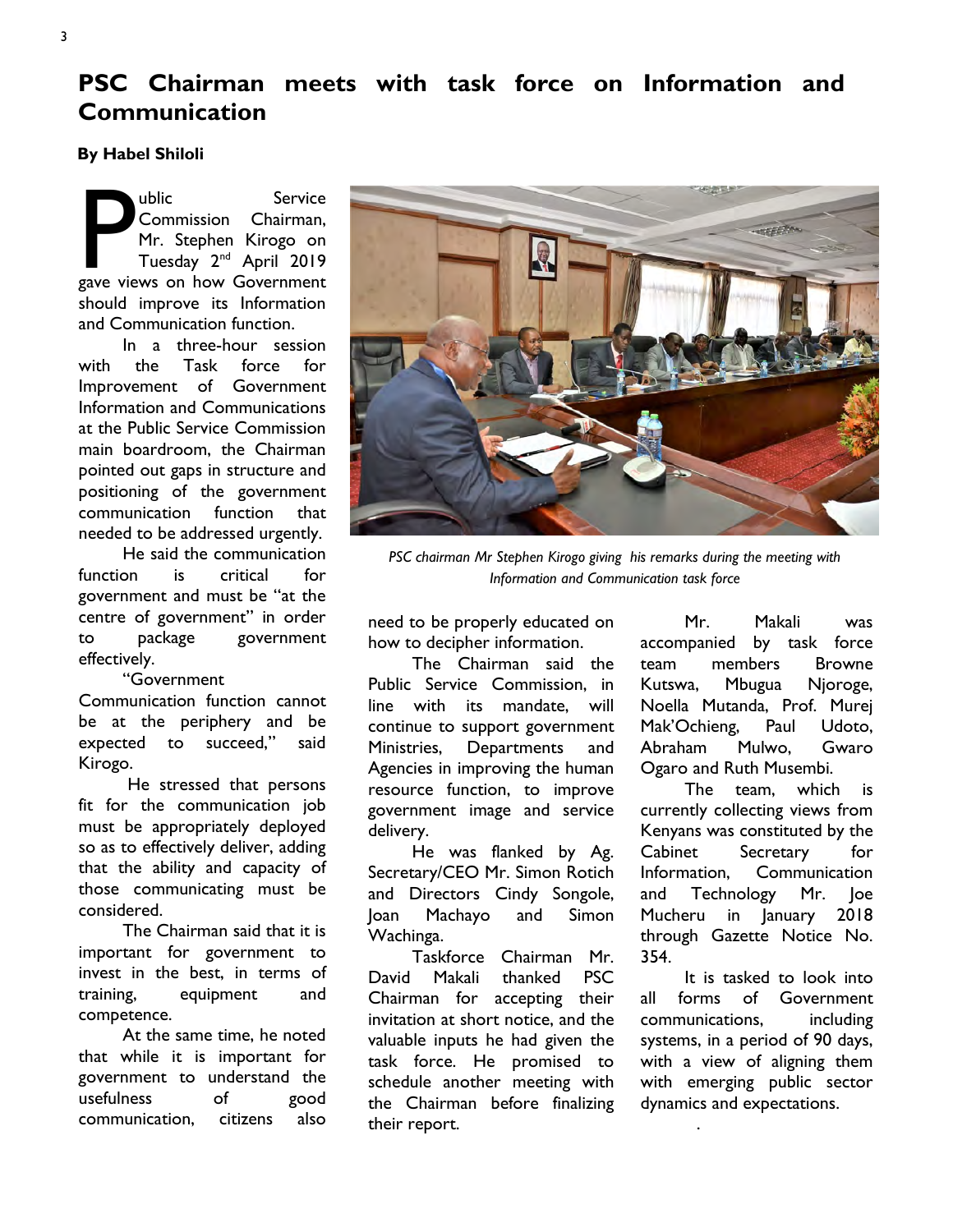### **PSC to have a new-look website**

#### **By Badi Khamis**

n upgrade of the<br>
Public Service<br>
Commission<br>
Website to make it<br>
more interactive and a one stop Public Service Commission Website to make it portal for all its stakeholders is almost finalized.

The upgrade started late last year spearheaded by Mr. Daniel Maina, PSC ICT Officer, and the Kenya Web Company.

Once the work is complete, the website will be more user friendly to stakeholders seeking for information about the Commission.

"It is now five years since the current website was made accessible to the public. There is need to make it more interactive and responsive to the changing environment, and audience needs," said Maina.

He noted that the newlook website will optimize the search engine, not only making it easy for users to search but

### **Communication Audit**

*Continued from page 2* 

linkages; estimate the effectiveness of formal communication networks prescribed by organizational set up; and determine the potential bottlenecks and possible gatekeeping of information.

The 10-point likert scale questionnaire will capture the quality and timeliness of PSC's communication; the quality of PSC's chosen channels of



*A screen shot of the new-look PSC website* 

also enhance its visibility to attract more visitors.

During a three days' work retreat with the website developer at Naivasha Burch's Resort, the Deputy Director Communication Mr. Browne Kutswa said the new platform will prioritize what PSC clients want see at a glance.

"Clients will not be required to browse through

numerous pages to access the information they want," he said.

Part of the information currently accessible on the PSC website is. organizational information, online job applications, status of applications, and PSC News, manuals, policies and handbooks.

communication; the quality of PSC's current content and content development; and the quality of PSC's current communication systems.

The respondents – all staff – are encouraged to provide suggestions on areas they think can be implemented, eliminated or sustained, as well as priorities or additions they feel the Commission should focus on.

They are requested to

download, fill and upload the questionnaires, or fill the soft copies and send to the Communication unit for analysis.

It is envisaged that the feedback obtained from the survey will be aligned with the Commission's Strategic Plan to develop a Communication Strategy that will be more customized to the Commission's mandate.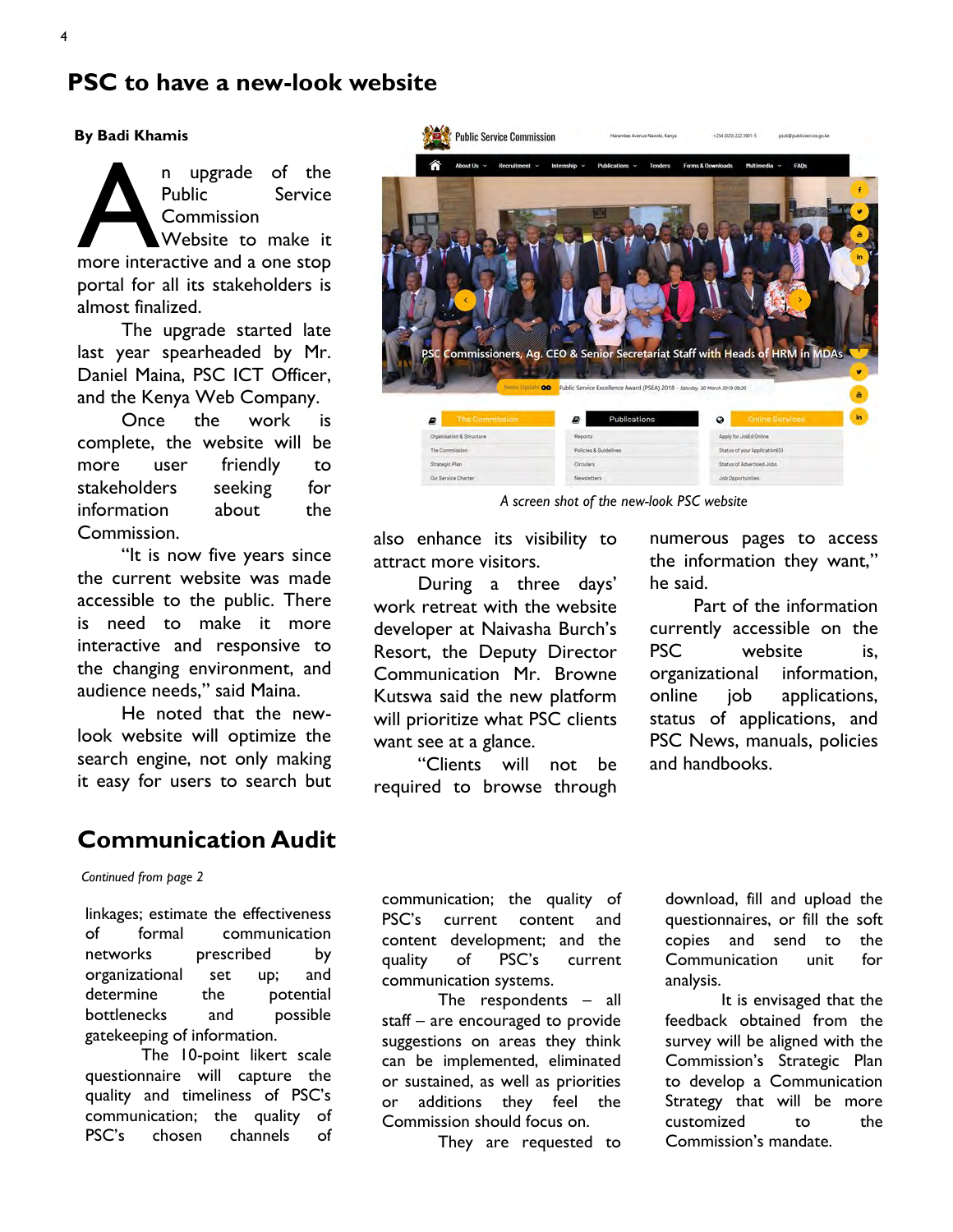**Compliance and Quality Assurance Committee members meet staff of the Directorate** 

**By C&QA unit** 

ommissioners Dr.<br>
Reuben Chirchir<br>
and Dr. Joyce K.<br>
Nyabuti held a<br>
meeting with staff of the Reuben Chirchir and Dr. Joyce K. Nyabuti held a Compliance and Quality Assurance directorate on 25th March 2019 at Bruce House.

The inaugural meeting for the Compliance and Quality Assurance (C&QA) committee deliberated on the draft Terms of Reference for the committee and overview of the mandate and functions of the directorate.

In his introductory remarks, the Committee Chairman Commissioner Chirchir urged staff to be diligent, self-motivated and resilient in work performance. He observed that the directorate was the backbone of the Commission as it plays an oversight role of monitoring all the Commission's functions in ministries, departments and agencies.

He stressed that values and principles played a critical role in the transformation agenda of the public service and reminded staff of the Commission's rallying call to "Reform, Perform and Transform."

Commissioner Nyabuti who is a member of the committee called for commitment and dedication from staff. She indicated that



*Commissioner DR. Reuben Chirchir addressing C&QA staff at the PSC offices in Bruce House* 

she was happy to be a member of the Committee, having previously worked as a Human Resource Auditor. She reiterated that there was need for the directorate to explore new areas regarding compliance evaluation and monitoring, and management of the wealth declaration forms.

The Staff were appraised on the legislative and policy framework that guided the directorate in undertaking the various functions.

After lengthy deliberations, members agreed that there was need to use more resources towards promotion of values and principles as it touched on the preventive aspects, and to operationalize and disseminate the various manuals used by the directorate. They were informed that this being a wealth declaration year, it was anticipated that the declaration will be done online once the wealth declaration module of the Enterprise Resource Planning was finalized.

The members agreed that the scope of the committee's mandate was wide, spanning about 400 Ministries, Departments and Agencies across the public service. The refined TORs will be tabled before the Commission Board for adoption.

In his concluding remarks the Committee Chair called for teamwork amongst staff. He indicated that commissioners were ready to work closely with the staff to ensure the Commission's aspirations for the public service were met.

The meeting was attended by all the staff members of the Directorate.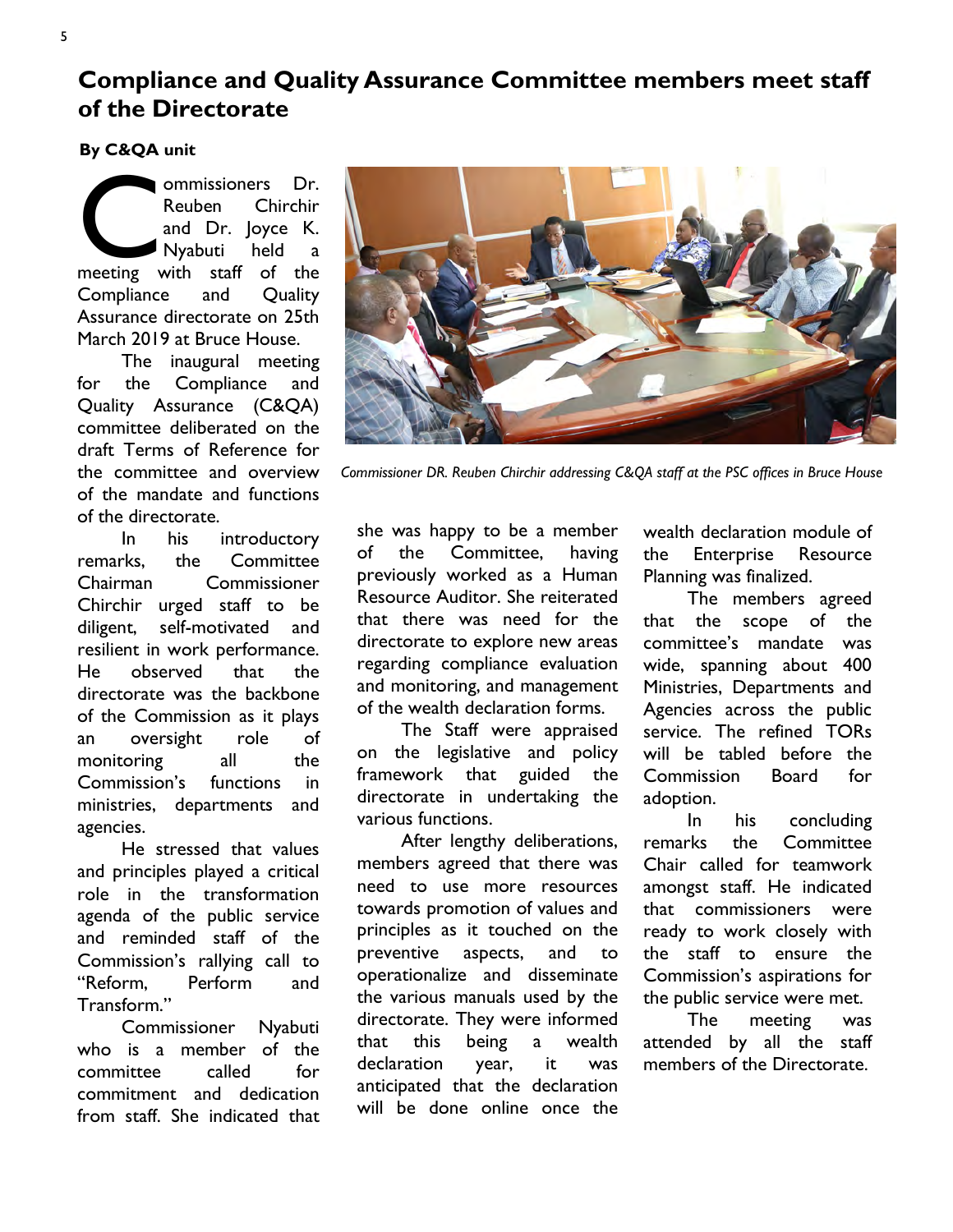6

### **Legislations on Accountability at the Workplace**

### **By Gabriel Juma**

This article builds on the<br>previous one, which<br>examined personal<br>responsibility at the<br>work place. The article previous one, which examined personal responsibility at the work place. The article concluded that responsibility goes hand in hand with accountability.

Alan Lowton and Aidan Rose in their book titled Organization and *Management in the Public Sector*, published in 1994 defines accountability as the process where a person or group of people are required to present an account of their activities and the way in which they have or have not discharged their duties.

According to Dr. Idah Pswarayi-Riddihough, the World Bank Country Director for Sri Lanka and the Maldives, accountability goes beyond the mere responsibility of delivery of a task or service. It also means answerability, if a service is not delivered in a timely and efficient manner such that it becomes a burden. It is the citizens' right but also their duty to demand it.

Article 10(2) of Constitution 2010 provides for the National Values and Principles of Governance while Article 232 provides for the Values and Principles of Public Service. The Commission is mandated to promote these values and principles throughout the public service, Article 234(2) (c).

Article 10(2)(c) singles out good governance, integrity, transparency and accountability as part of the National Values and Principles of Governance while Article 232(1)(e) advocates for Accountability for Administrative Acts as part of the Values and Principles of Public service that officers should uphold.

These are further amplified in various legislations such as the Leadership and Integrity Act, (LIA) 2012, Public Service Values and Principles Act, 2015 and the Public Service Code of Conduct and Ethics, 2016. (Legal Notice No. 54).

Section 9 of Leadership and Integrity Act, 2012 and the Public Officer Code of Conduct, 2016 provides that a public officer shall be responsible for the reasonably foreseeable consequences of any acts or omissions arising from the performance of his or her duty.

Similarly, Section 9 of the Public Service Values and Principles Act 2015, provides that every public officer shall be accountable for his or her administrative acts.

In addition, Section 7 of the Act provides that public service shall be provided promptly, effectively, impartially & equitably. According to this section, provision of public services is not prompt when there is unreasonable delay.

"Unreasonable delay" is amplified to include instances when an officer fails to provide a public service within the period provided for in the Service Charter. The charter spells out the types of services to be provided and the timelines.

Further, according to the

Act, provision of public service is ineffective if there is unreasonable loss and increased complaints against a public officer or public institution.

The legislations therefore guide the conduct of public officers while discharging their duties. Accordingly, public officers should, among others conduct public affairs efficiently and honestly, perform their duties in a transparent and accountable manner.

Further, they should keep accurate records and documents relating to the functions of the office, provide accurate information during provision of services and be impartial in-service delivery.

They should also report truthfully on all matters of the institutions, not be absent from duty without official permission, and not engage in private business during official working hours. They should not misuse public resources or falsify records.

Thus, public officials should be accountable on four things which include stewardship of public funds to ensure value for money; compliance with the law, government policies and activities and upholding proper conduct; performance against objectives and smart targets; and delivery of acceptable levels of service to the public.

The next article will review institutional accountability.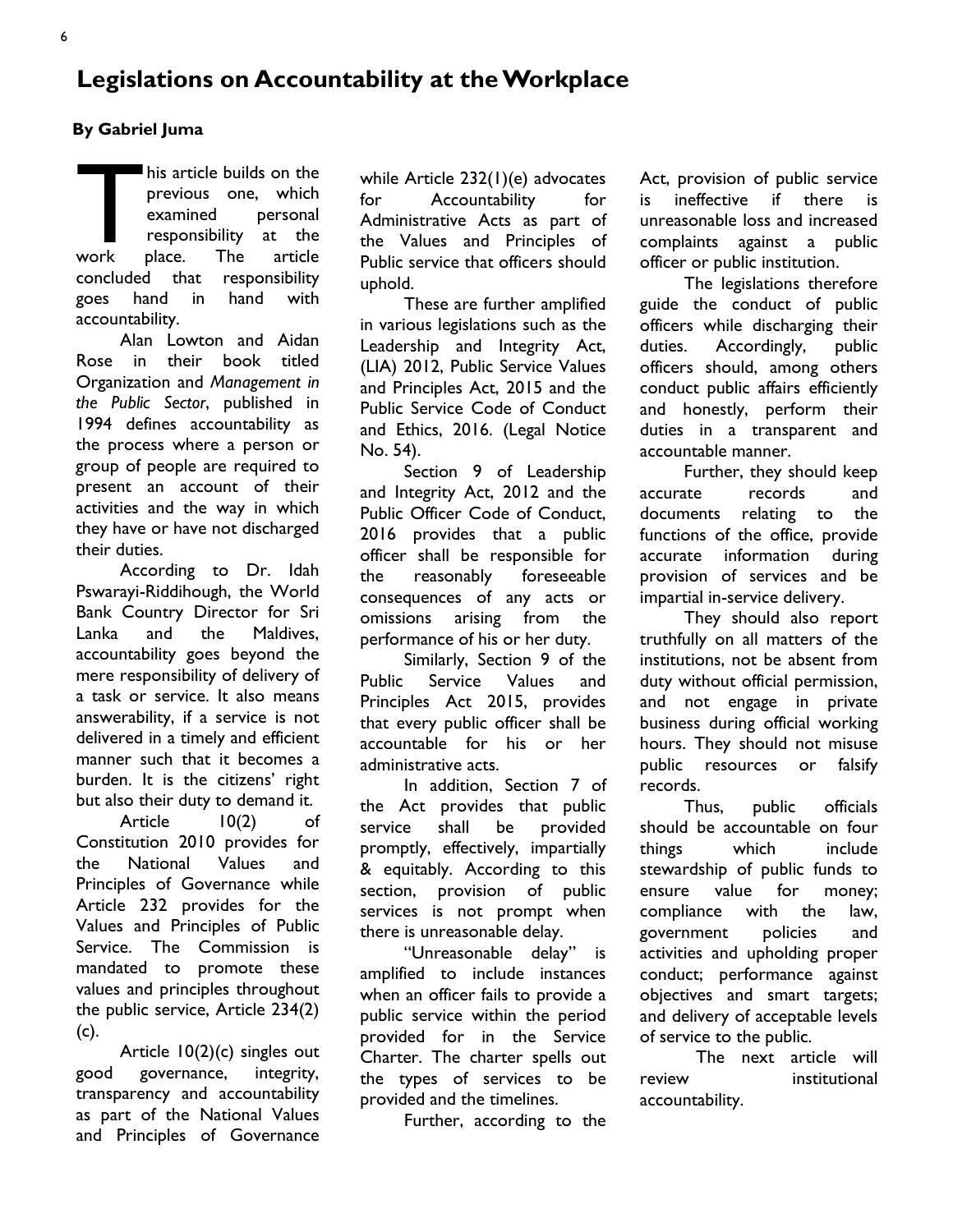### **PSC to recruit Probation Officers**

#### **By Badi Khamis**

The Public Service<br>
Commission has<br>
invited applications for<br>
1,000 Probation<br>
Officers in the Ministry of Commission has invited applications for 1,000 Probation Interior and Coordination of National Government.

Applications for the vacancies that were advertised in MyGov pull-out newspaper on 2nd April 2019 and the PSC website should be submitted to the Public Service Commission on or before 23rd April 2019.

Prospective applicants must have a Bachelor's degree in Social Work, Sociology, Criminology, Guidance and Counselling, Social Psychology or any other relevant and equivalent qualification from a university recognized in Kenya.

The successful candidates, once recruited, will be tasked with interviewing accused persons for bail reports; conducting and presenting social

inquiry reports on probation and community service offenders as required by the Courts; making pre-trial and post-trial social enquiry reports for the Courts on referred offenders; conducting and submitting social enquiry reports to Correctional Institutions and Discharge Boards; and keeping updated records of the offenders under supervision.

Other posts advertised were for Counsellors, Pensions officers and Assistants, Economists/ Statisticians, Agriculture Officers, Veterinary Officer, Lecturers, Music Officers, Assistant Engineers, Hydrologists, Water Research **Officers**. Transboundary Water Resources Officers, Land registrars, Land Surveyors, Petroleum Auditors. Petroleum Environmental Auditors, Petroleum Technologists, HRM & D Officers, HRM & D Assistants, State Counsels, Regional Productive and Services Integration Officers, Regional Economic Integration Officers, Regional Liaison Integration Officers, Regional Social Integration Officers, Regional Political Integration Officers, Foreign Service Cadets, Adult Education instructors and Schools Auditors.

Candidates can apply online through the PSC website

[www.publicsevice.go.ke](http://www.publicsevice.go.ke) or by completing one PSC 2 application form which may be downloaded from Commission's website.

### **Farewell dinner for former Secretary/CEO**

The former Secretary/<br>
CEO of Public Service<br>
Commission Dr. Alice<br>
Otwala was treated<br>
to a farewell dinner at the CEO of Public Service Commission Dr. Alice Otwala was treated Hotel Intercontinental, Nairobi on 3rd April 2019. The dinner was organized by the PSC management.

Among those invited to the dinner were Dr. Otwala's immediate family members, PSC Commissioners. Directors and a limited number of representatives from the Secretariat staff.

Dr. Otwala resigned from the Public Service Commission in March 2019 following her appointment as a Commissioner of the National Police Service Commission. She had served at the PSC for close to a decade, beginning as a

Deputy Commission Secretary before earning a promotion on 3rd October 2012 to become the Secretary/CEO.

She was the first Secretary/CEO to leave a running contract midstream at the Commission for a higher appointment through competitive recruitment.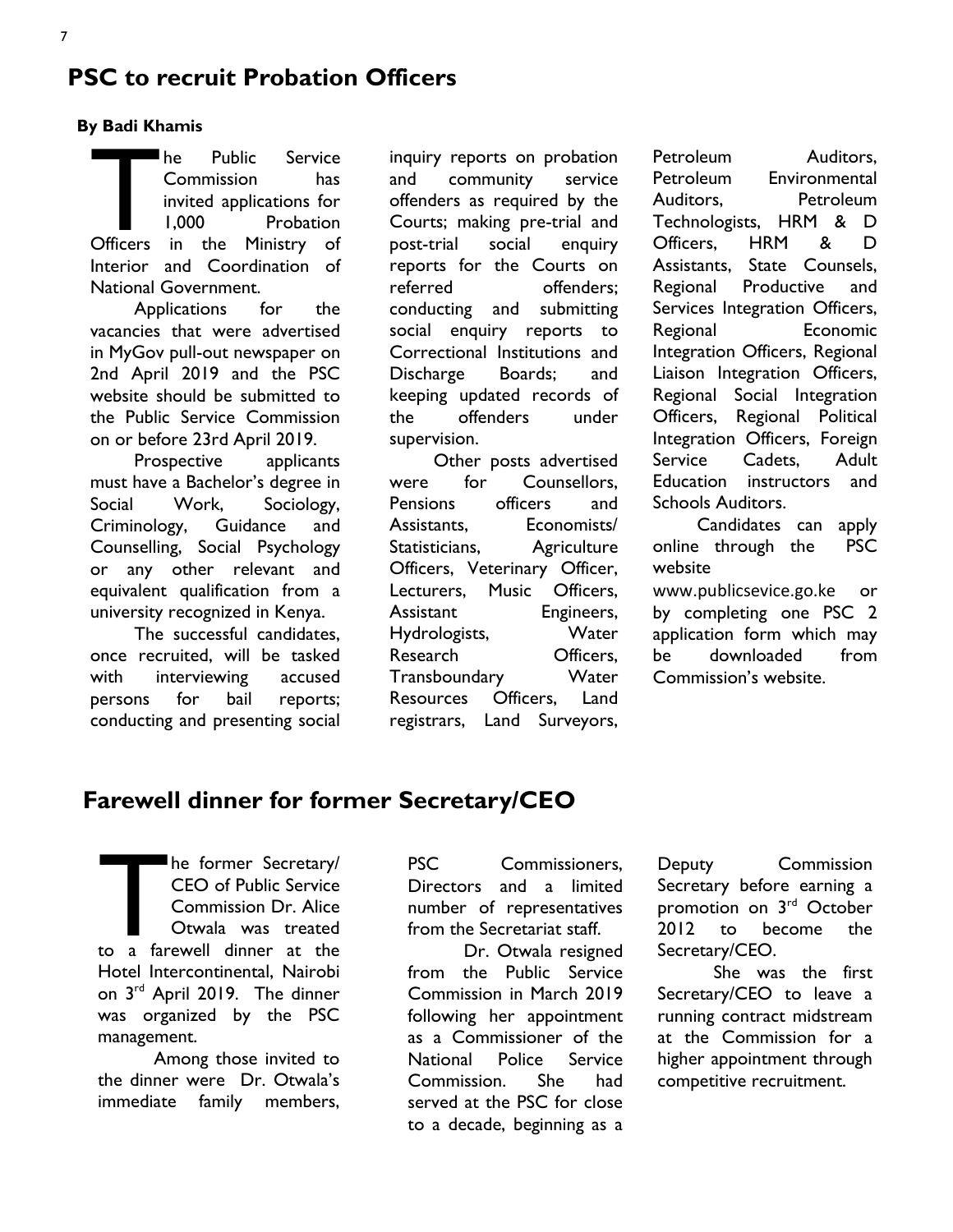### **Dealing with 'The Plateaus'**

#### **By Kenneth Muchira and Griffins Omondi**

In the first few weeks of a weight<br>
losing program, everything<br>
works out perfectly. The clothes<br>
are getting looser, the scale is<br>
dropping and encouraging comments losing program, everything works out perfectly. The clothes are getting looser, the scale is dropping and encouraging comments are streaming in from people around you, confirmation that your efforts are paying off.

Several months later, you experience an unpleasant situation. The weight seems to have suddenly stopped dropping. You are doing everything that you have been doing since you started your program but to your chagrin, progress has stalled.

These are the moments that as a trainer, I dread dealing with the most from my clients. In the field of fitness, this phenomenon where positive progress ceases and our hard work seems to go unrewarded is referred to as 'the plateau'. In worse scenarios, other people experience regression in their results. It is at this point that most people give up, thinking they are failures.

However, hitting 'the plateau' as I keep telling my clients, is perfectly normal. We all go through these dips when trying to accomplish things that are important to us in life. What we need to understand is that linear progress is not indefinite. What if you weighed 150 kgs and you have been losing 5kgs every month, wouldn't you soon disappear from the face of earth if this trend continued indefinitely? When you weigh more, there is more of you to lose and



*Mr Griffins Omondi (L) and Mr Kenneth Muchira* 

that is why noticeable results are easy to come by. As your body gets smaller, your metabolism goes down because there is less of you that your body needs to maintain.

You cannot really avoid experiencing plateaus, but there are tips you can use to crawl yourself out of these dips. Our bodies are naturally lazy and are always yearning for efficiency. That is why a few weeks after doing construction work, a skinny man builds up muscles: this is the body adapting to make it easier to do the same work. The same applies to exercise. Therefore, like we said in the previous article you need to go around this by varying the kind of exercises that you do. Increasing the intensity of your workout is another certain way of seeing you through a 'plateau' but this requires dedication and a strong will of mind.

Other times we hit plateaus not because of our training programs, but because of our eating habits. Remember we mentioned that the bigger you are the higher your metabolism is and the more calories your body needs, as you lose weight the opposite is true. You might have hit a plateau simply because you've reached an equilibrium of calories consumed to calories burned. Which means that you need to adjust your calorie intake to continue losing weight.

Good luck in dealing with your 'plateau' issues but remember to check out for the coming article on gym etiquette.

**Kenneth Muchira & Griffins Omondi are fitness consultants at the Public Service Commission gymnasium.** 

### **Bereavement**

Ms. Pauline Muriuki, Public Communication Officer in the Directorate of Corporate Services lost her beloved brother Mr. Valentine Blaise Tieng' (Harnett) on 20th March 2019. He was 28 years at the time of his demise. The late Valentine was laid to rest in Konjra village, Anyiko sub-location, East Gem location, Yala Division, Siaya County on 30th March 2019. The entire PSC fraternity condoles with Ms. Muriuki's family and may the soul of her departed brother rest in eternal peace.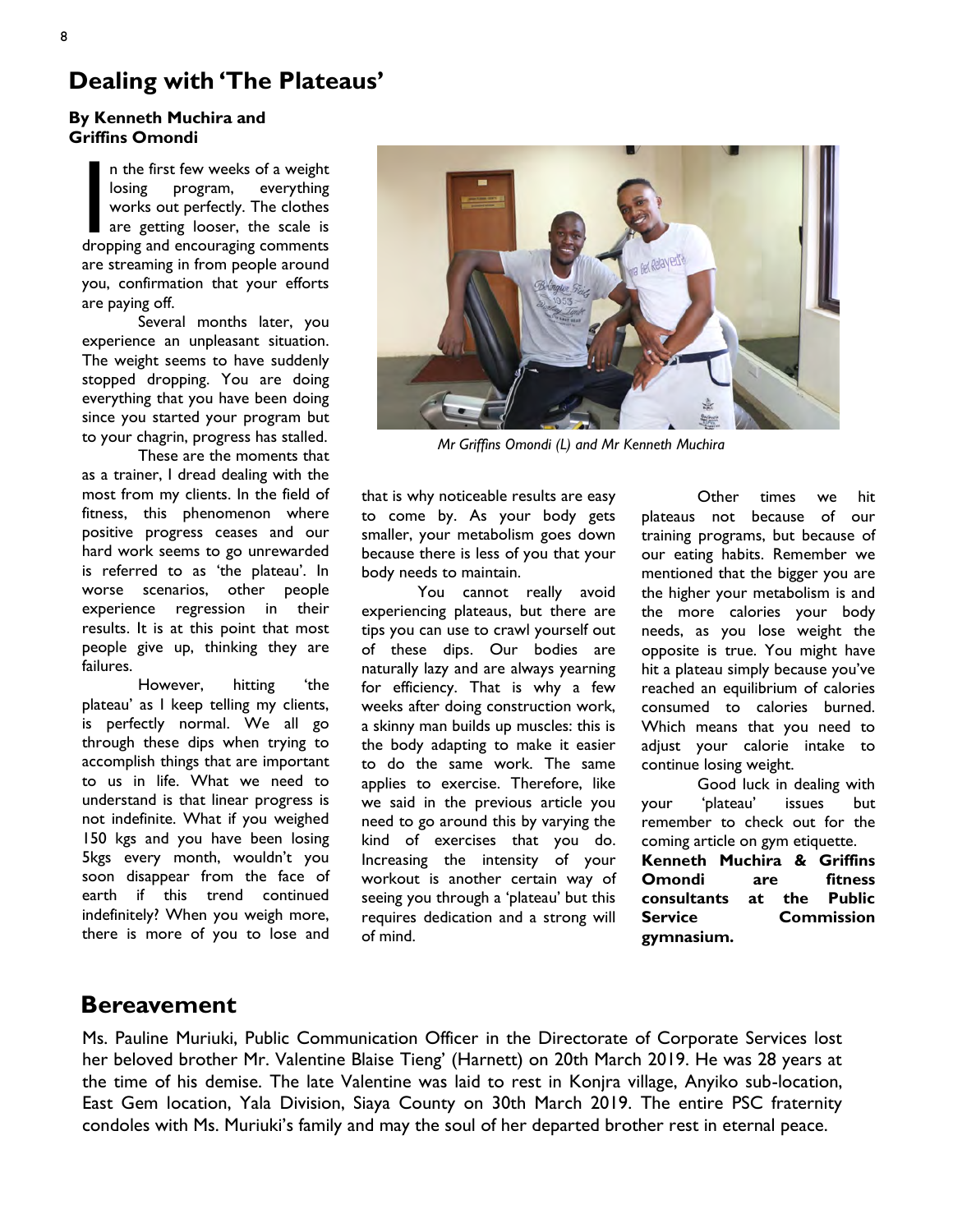## **PICTORIAL: FORUM FOR MDA HEADS OF HRM AT KSG ON 21ST MARCH 2019**



*The PSC Chairperson, Commissioners, Ag CEO pose for a photo with Heads of HR in MDAs* 



*The Secretary HRM State Department for Public Service Ms Mary Maungu giving her remarks* 



*PSC Chairman Mr Stephen Kirogo sharing some tips with Director Legal Services Ms Jacqueline Manani* 



*L-R: Vice Chairperson Ms Charity Kisotu, Commissioners Mary Mwiandi and Reuben Chirchir sharing a light moment* 



*The Director HRMD State Department of Interior Mr Benson Comm Joan Otieno addressing participants Giuthua (right) talking with Comm Andrew Muriuki, Deputy Commission Secretary Ms Jane Chege and* 

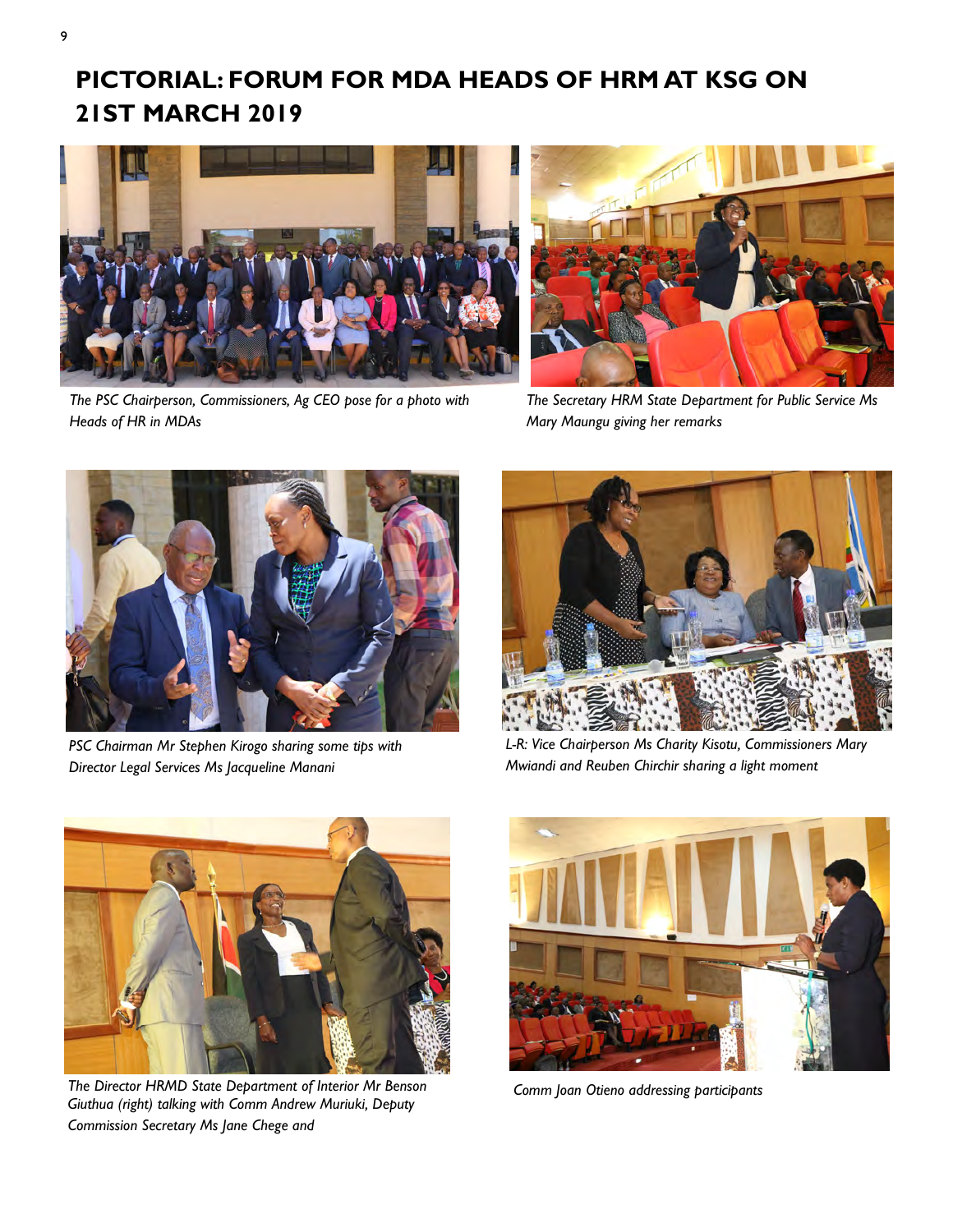### **PSC IN PICTURES**





*Ag CEO Mr Simon Rotich receiving handing over report from outgoing CEO Dr Alice Otwala. Looking on is the Chairman Mr Stephen Kirogo* 

*Mr Kirogo sharing some tips with Dr Otwala and Mr Rotich shortly after the handing over ceremony* 



*Mr Rotich (right) handing over a token of staff contributions to the Assistant Director Research and Policy Analysis Mr Daniel Oliech following the demise of his beloved son. Looking on is the Director Administration Mr Gerald Kuhaka* 



*The Deputy Director Communication Mr Browne Kutswa talking to Mr Abraham Mulwo (R) and Mr Murej Mak'Onyango (L), fellow members from the Taskforce for improvement of Government Information and Communication after the meeting in the PSC boardroom. Seated is Ms Noella Mutanda, also a member of the Taskforce.*